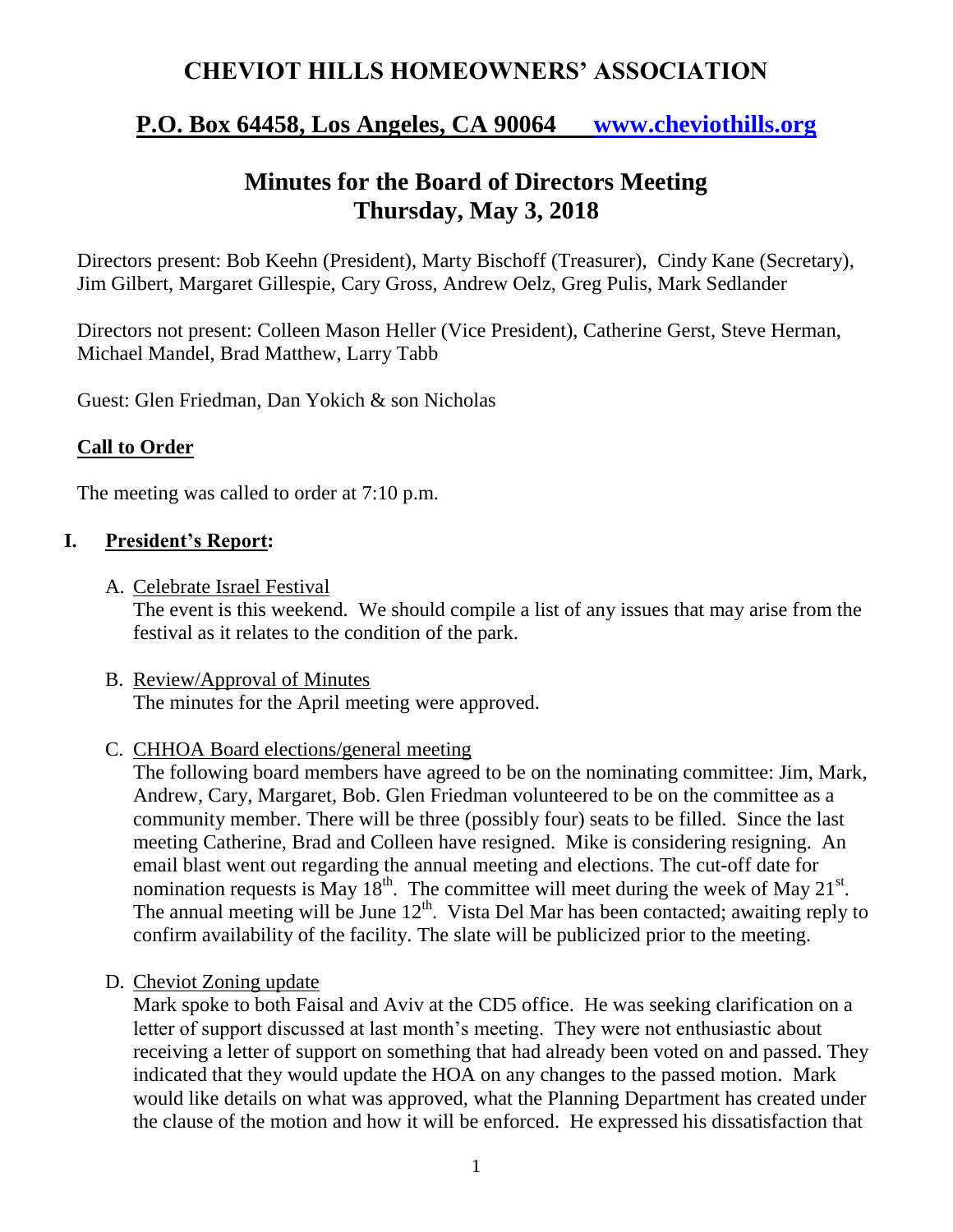the Councilman did not come back to the board before the clause was inserted into the motion. Additionally, Mark requested the results of the survey. He was told that the majority of the forms were in favor of R1V2. Glen suggested that we invite Councilman Koretz to our annual meeting.

#### E. APS Status/NDA

Vernon is still working on changes to the NDA. APS will resume sending monthly activity reports to Bob.

### F. Bylaws revision update

A considerable amount of time was devoted to discussion on the proposed changes that were not addressed at the March meeting. Andrew has the name of an attorney that handles bylaws. Before next month's meeting he will obtain an estimate on how much it will cost in legal fees to review the proposed changes. Glen will provide the name of another attorney that reviews bylaws. The bylaws changes will be pushed to a second general meeting in the latter half of 2018.

#### G. Cheviot Hills Park No update

### H. Discussion regarding traffic concerns

Last month a resident complained to Bob about the traffic. He was invited to attend tonight's meeting but decided not to attend after speaking with CD5.

### **II. Secretary's Report/Membership:**

Membership currently stands at 371 paid dues. The 2018 CHHOA Discount Card is available. A notice was put on the website to have current members contact membership@cheviothills.org to arrange for pick up of their card, otherwise they will be available for pick up at the annual meeting.

### **III. Financial Report:**

There were no questions regarding the April financial report.

### **IV. Other Business**

- A. Landscaping of Medians Update A couple of months ago Jim circulated the paperwork required to adopt a median. We should explore spending money to adopt one or more medians. Jim is going to speak with someone at the city level about obtaining bids and report back. Additionally he is going to speak with someone on FOWLA to determine if funds might be available through their program.
- B. Neighborhood Filming: Bob spoke to FilmLA. They did a canvass of the neighborhood and no recent issues have arisen in the Dunleer/Manning/Northvale filming projects. Glen reported that Monte Mar residents are more responsive to neighbor's requests when filming occurs on their block.
- C. Cheviot Hills Tree Project Bob met with two community members involved with the tree project. Apparently we don't need to worry about city paperwork. The previously